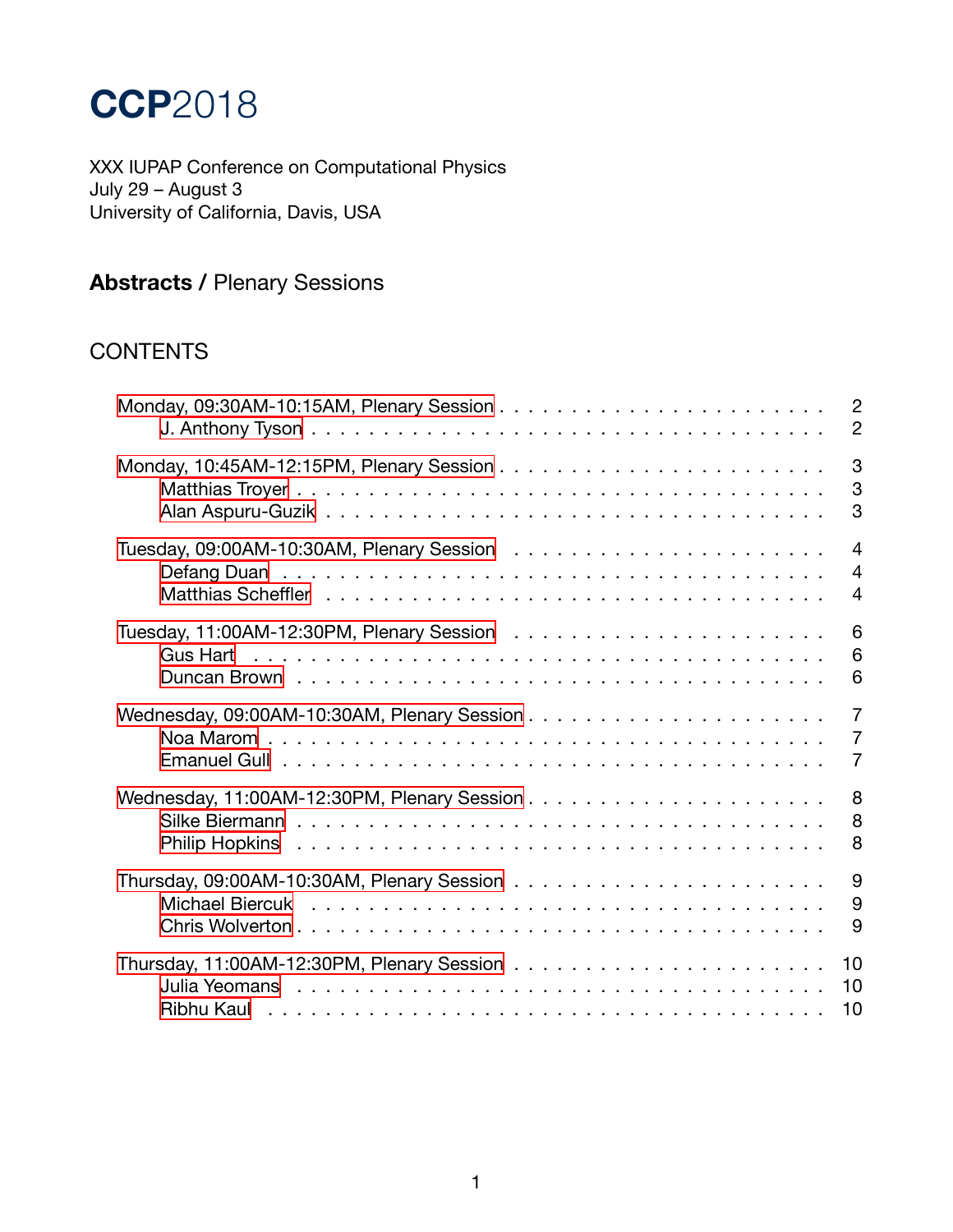## <span id="page-1-0"></span>**Monday, 09:30AM-10:15AM, Plenary Session**

*Conference Center, Ballroom ABC*

### <span id="page-1-1"></span>**Cosmology Data Analysis Opportunities and Challenges in the LSST Sky Survey**

#### **J. Anthony Tyson**

*University of California, Davis, USA*

Fueled by advances in software, microelectronics, and large optics fabrication, a new type of sky survey will soon begin. In a relentless campaign of 15 second exposures with a 3 gigapixel camera, the 8.4m Large Synoptic Survey Telescope will cover the sky deeply every week for ten years. LSST will chart billions of remote galaxies, providing multiple probes of the mysterious Dark Matter and Dark Energy. Multiple probes of the effects of dark energy over an unprecedented volume of the universe will allow us to measure how dark energy behaves over time to high precision. Hundreds of petabytes of high dimensional complex data will be mined and compared with Exascale simulations. After reviewing the LSST project, I will describe some of the computational challenges and opportunities.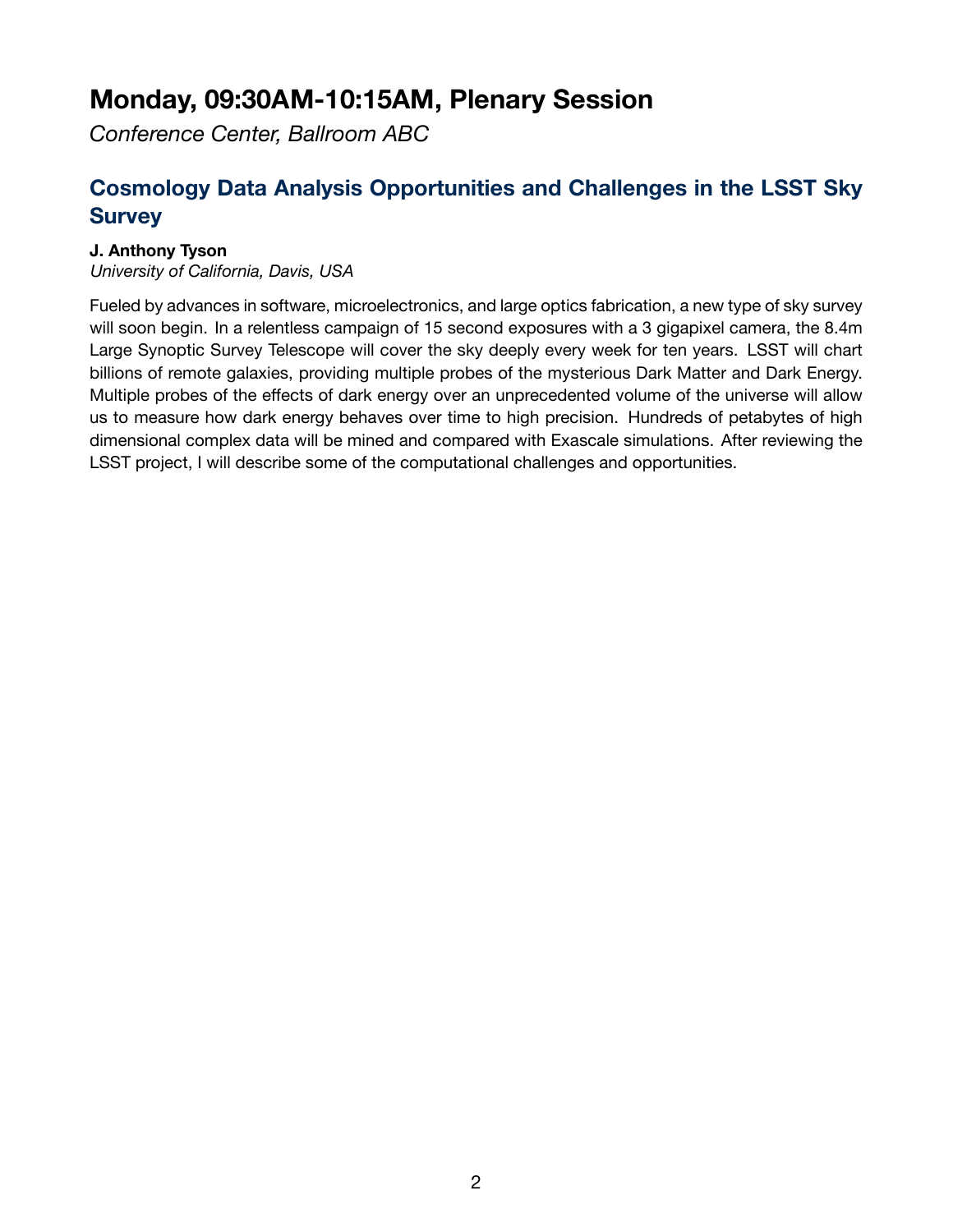## <span id="page-2-0"></span>**Monday, 10:45AM-12:15PM, Plenary Session**

*Conference Center, Ballroom ABC*

### <span id="page-2-1"></span>**A quantum future for computational physics**

#### **Matthias Troyer**

*Microsoft Quantum, Redmond, USA. ETH Zurich, Zurich, Switzerland*

A century after the discovery of quantum mechanics we are on the verge of building devices based on quantum mechanical principles that have the potential to vastly outperform any classical computer. Like past advances in computing hardware, quantum computers are eagerly awaited by many computational physicists to solve problems that are so far intractable. Looking forward to this quantum future, I will discuss connections between computational physics and quantum computing. Computational physics already now plays an important role in the design of quantum computers, and the simulation and testing of quantum computers. Even more, the skills of computational physicists will be important to bridge the gap between theoretical work in quantum computer science and real-world applications. I will present a number of examples illustrating the importance of algorithm development and optimization, and the comparison to state of the art classical methods for the growing field of quantum computing.

### **The era of variational quantum algorithms**

#### **Alan Aspuru-Guzik**

*Department of Chemistry and Computer Science, University of Toronto, Toronto, Canada. Vector Institute, Toronto, Canada. Zapata Computing, Cambridge, USA*

In this talk, I will describe the general area of variational quantum algorithms. These algorithms are very suitable to be employed in the Noisy-Intermediate Scale Quantum (NISQ) era. In this family of algorithms, an iterative loop between classical computers and quantum computers leads to the optimization of quantum states against a loss function. These algorithms include several variants. The simulation of chemistry and materials, and in general, any quantum system with an interesting Hamiltonian of reasonable locality can be carried out using the variational quantum eigensolver (VQE). The compression of quantum states for machine learning and communications purposes can be achieved by the quantum autoencoder (QAE) algorithm. Machine learning can be achieved by the quantum neuron (QN). Finally, error mitigation can be achieved by the quantum variational error correction (QVECTOR). Our group is actively working on all these algorithms. I will provide a summary of the state of the art for each and the prospects for new algorithms belonging to this family.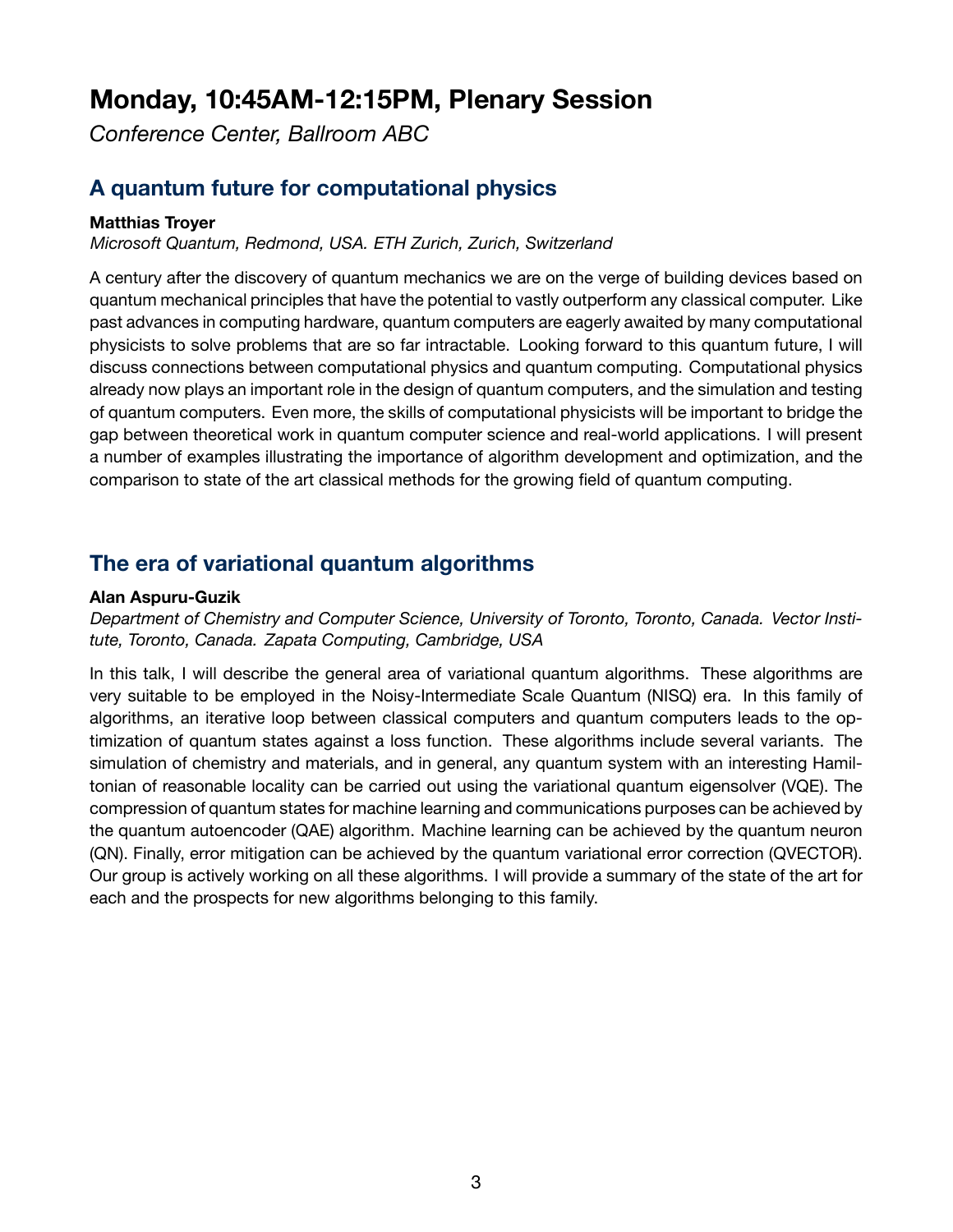## <span id="page-3-0"></span>**Tuesday, 09:00AM-10:30AM, Plenary Session**

*Conference Center, Ballroom ABC*

### <span id="page-3-1"></span>**Hydrogen-rich materials under high pressure: clue and route towards hightemperature superconductors**

#### Tian Cui, **Defang Duan**

*State Key Laboratory of Superhard Materials, College of physics, Jilin University, Changchun, China*

The realization of room temperature superconductivity has always been the ultimate goal of scientists. Hydrogen-rich materials are potential high temperature superconductors, which are expected to be a new member of superconductor family: hydrogen-based superconductors.

We discovered a few high-temperature superconductors in hydrogen-rich materials at high pressure by means of theoretical exploration. In binary hydrogen-rich materials, some high-*T*<sup>c</sup> superconductors have been triggered at high pressure. We first theoretically predicted H<sub>3</sub>S with *Im-3m* symmetry with  $T_c$  reaching as high as 200 K at high pressure<sup>[1]</sup>, which have been confirmed by in situ high pressure experiments<sup>[2-4]</sup>. It is also predicted that SbH<sub>4</sub> and BiH<sub>5</sub> are proposed as the stable hydrides, with high *T*<sup>c</sup> above 100 K at high pressures. Furthermore, we also explored high temperature superconductivity in ternary hydrides at high pressures. For ternary hydrides LiAIH<sub>6</sub>, it can stabilize above 200 GPa with high  $T<sub>c</sub>$  of 160 K. Particularly, we have found that high-temperature superconductivity is closely associated with H structures of hydrogen-rich materials. Theoretical explorations call for experimental efforts to focus on the synthesis of hydrogen-rich materials consisted of atomic H, in which the quasi-molecular H units are absent and high-temperature superconductivity will be realized.

#### References:

- [1] T. Cui, et al. Sci. Rep.*,***4,** 6968 (2014); T. Cui, et al. Phys. Rev. B*,***91,** 180502 (2015).
- [2] M. I. Eremets, et al. Nature, **252**, 73-76 (2015).
- [3] K. Shimizu, et al. Nature Phys., **12**, 835-838 (2016).
- [4] T. Cui, et al. arXiv:1610.02630 (2016).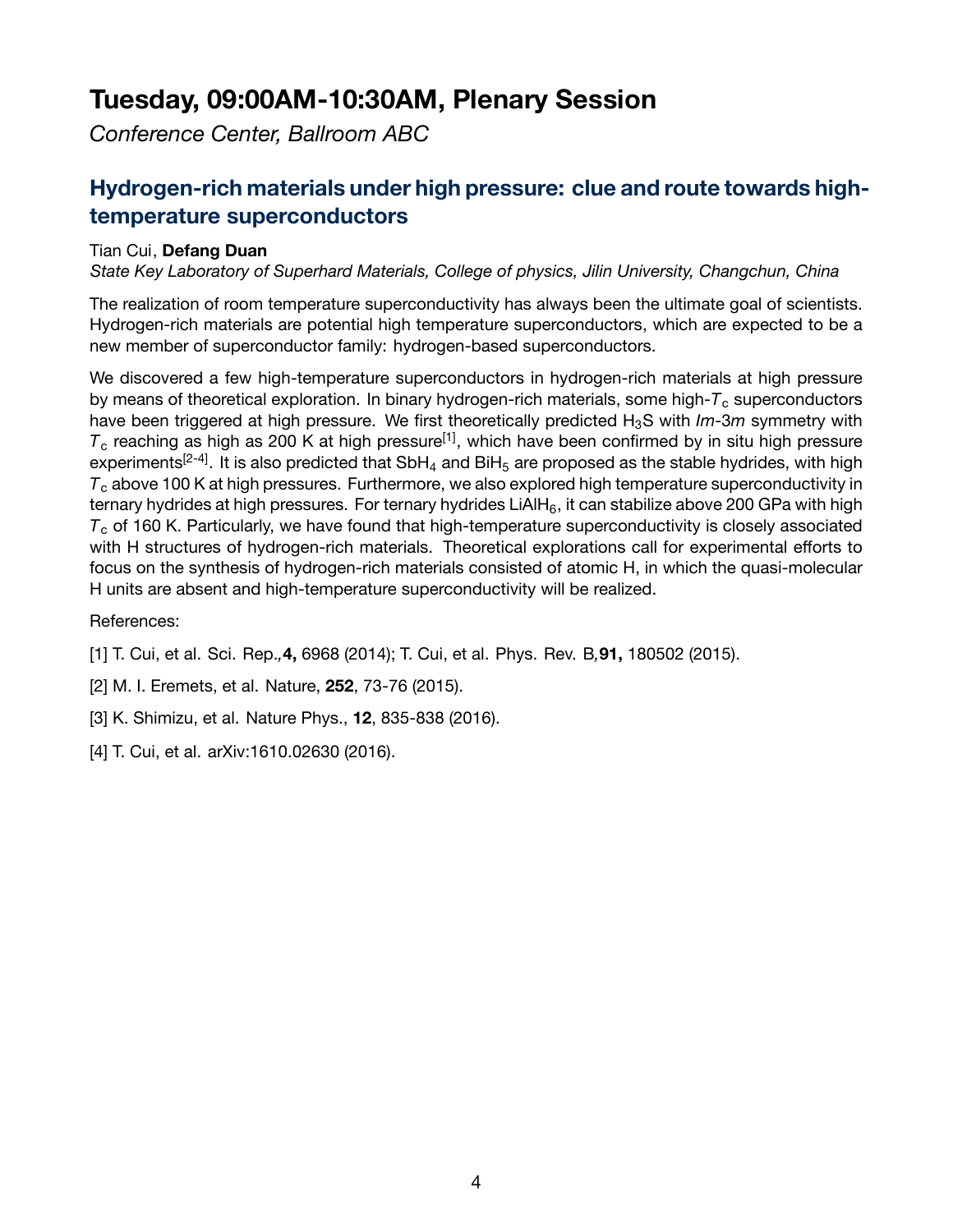### **Data-Driven Materials-Science – Rethinking the Pursuit of Understanding**

#### **Matthias Scheffler**

*Fritz-Haber-Insitut der Max-Planck-Gesellschaft, Berlin, Germany. UCSB, Santa Barbara, USA*

The discovery of

• improved or even novel - not just new - materials or

• hitherto-unknown properties of known materials

to meet a specific scientific or industrial requirement is one of the most exciting and economically important applications of high-performance computing to date. In this talk I will discuss methods and applications how to extract knowledge from the resulting data immensity. Specifically I will describe how to spot yet unseen patterns or structures in the data, by identifying *the key atomic and collective physical actuators* by compressed sensing and machine learning. This enables us to build *maps of materials* where different regions correspond to materials with different properties. As the connections between actuators and materials properties are intricate, attempts to describe the relationship in terms of an insightful physical model may be pointless.

I will demonstrate our methodology for describing and predicting 2D topological insulators, the metal/insulator classification, catalytic  $CO<sub>2</sub>$  activation, and more.

This work was supported by the NOMAD CoE (Novel Materials Discovery Center of Excellence: [https://nomad](https://nomad-coe.eu)[coe.eu\)](https://nomad-coe.eu).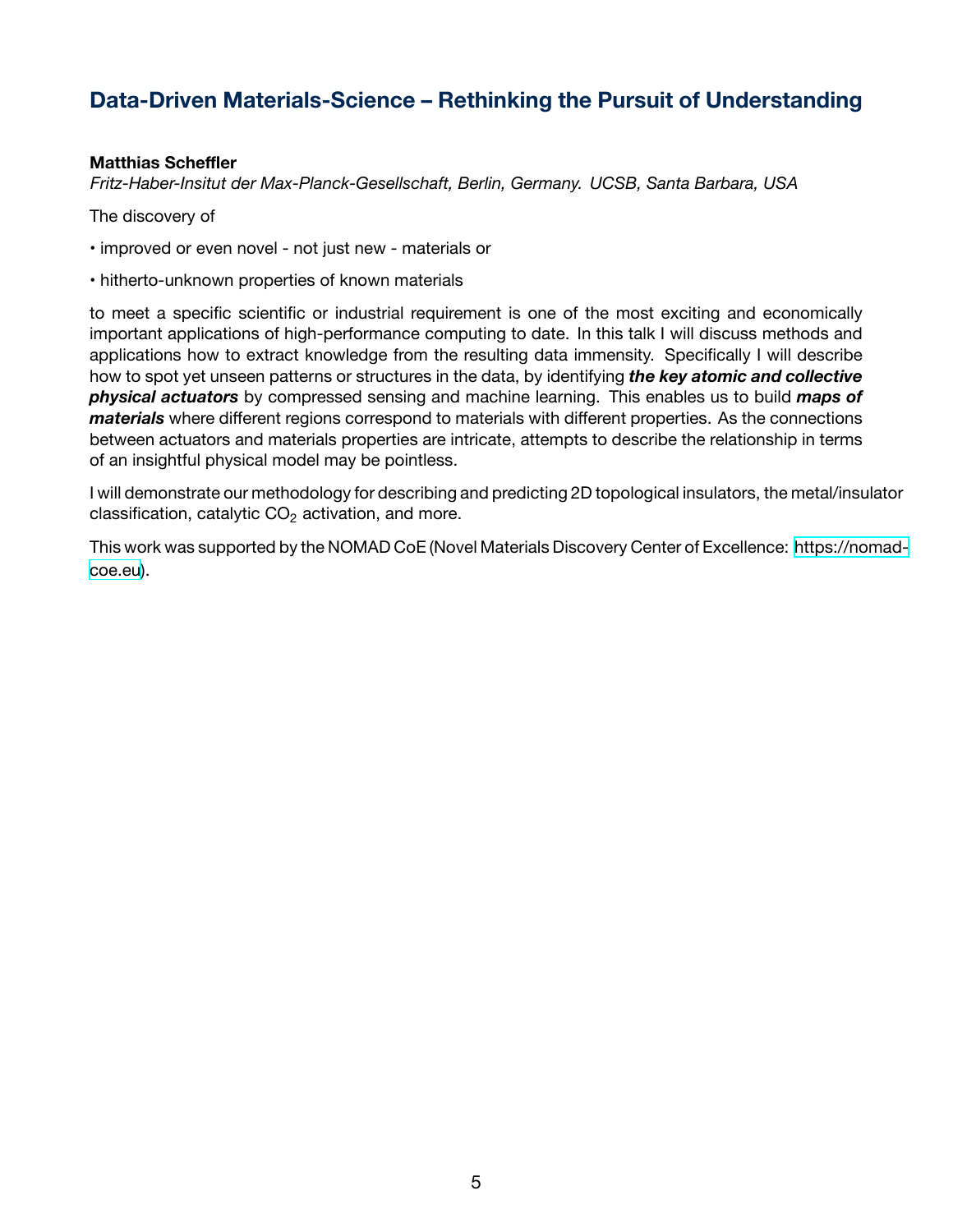## <span id="page-5-0"></span>**Tuesday, 11:00AM-12:30PM, Plenary Session**

*Conference Center, Ballroom ABC*

### <span id="page-5-1"></span>**Machine Learning and Materials Discovery**

#### **Gus Hart**

*Brigham Young University, Provo, USA*

The relative accuracy and speed of density functional calculations have transformed computational materials science and enabled the creation of large databases of computed materials properties. But true "materials by design" or in-silico materials discovery has not yet been realized, though there are isolated success stories. It seems likely that into make computional discovery of new materials possible, or to discover materials engineering routes to improve already-deployed materials, a brute force approach will not be practical—some other paradigm will be required. Machine learning, so successful in some other application areas, is an intriguing and promising idea, but there are hurdles to overcome. There are two important differences between the standard machine learning problems of image recognition, voice recognition, etc., and materials prediction. In the first instance, we cannot afford the typical accuracy tradeoff—materials predictions are not useful without meeting a high accuracy target; the energy difference of competing phases is often very small, requiring high fidelity in the models. The second difference is the amount of training data—we don't have "big data". How do we move forward? In this talk I will review the state of the art in this emerging discipline and show some results from BYU's Materials Simulation Group efforts in this area.

This work is supported by ONR (MURI N00014-13-1-0635).

### **GW170817: The Multi-Messenger Observation of a Binary Neutron Star Merger**

#### **Duncan Brown**

*Syracuse University, Syracuse, USA*

On August 17, the U.S. Laser Interferometer Gravitational-wave Observatory (LIGO) and the French-Italian Virgo gravitational-wave detector observed the ripples in spacetime from a neutron star merger. Two second later NASA's Fermi Gamma Ray Burst Monitor detected a flash of gamma rays from the collision. LIGO and Virgo localized the source to a 30 square degree patch of the sky in the constellation Hydra. Twelve hours later, the optical counterpart to the merger was detected. I will present the detection of the neutron star merger, the associated kilonova, and the implications that this multimessenger observation has for our understanding of the universe. I will also discuss the future path for gravitational-wave astronomy beyond the second-generation Advanced LIGO detectors.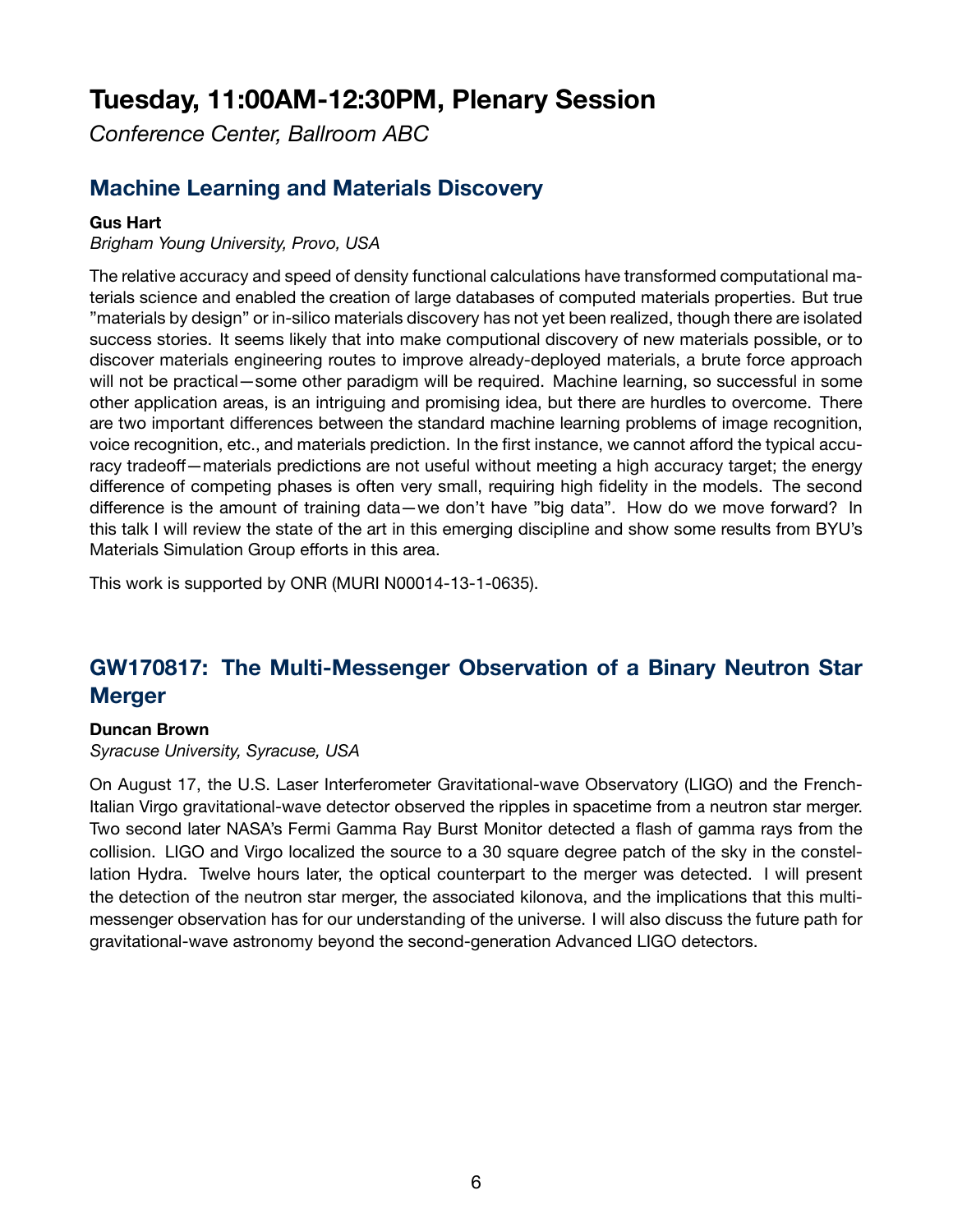## <span id="page-6-0"></span>**Wednesday, 09:00AM-10:30AM, Plenary Session**

*Conference Center, Ballroom ABC*

### <span id="page-6-1"></span>**Molecular Crystal Structure Prediction with GAtor and Genarris**

#### **Noa Marom**

*Carnegie Mellon University, Pittsburgh, USA*

Molecular crystals are bound by dispersion interactions, whose weak nature produces potential energy landscapes with many local minima. Hence, they often exhibit polymorphism, whereby the same molecule crystallizes in several structures, which may exhibit different properties. Crystal structure prediction is challenging because it requires searching a high-dimensional space with high accuracy. We present the genetic algorithm (GA) code, GAtor, and its associated structure generation package, Genarris. Both rely on dispersion-inclusive density functional theory (DFT) for geometry relaxations and energy evaluations.

Genarris generates random structures with physical constraints and uses a Harris approximation to construct the electron density of a molecular crystal by superposition of single molecule densities. The DFT energy is then evaluated for the Harris density without performing a self-consistent cycle, enabling fast screening of initial structures. Genarris creates a maximally diverse initial population by using machine learning for clustering based on structural similarity with respect to a relative coordinate descriptor.

GAs rely on the evolutionary principle of survival of the fittest to perform global optimization. GAtor offers a variety of crossover and mutation operators, designed for molecular crystals, to generate offspring by combining/ modifying parent structural genes. GAtor achieves massive parallelization by spawning several GA replicas that run in parallel and read/write to a common population. GAtor performs evolutionary niching by using machine learning to dynamically cluster the population. A cluster-based fitness function is used to steer the GA to under-sampled low-energy regions of the potential energy landscape. This helps overcome initial pool biases and selection biases.

### **Diagrammatic and Continuous Time Quantum Monte Carlo**

#### **Emanuel Gull**

*University of Michigan, Ann Arbor, USA*

This talk will give an overview of several techniques that use Feynman diagrammatic series to describe correlated quantum systems. We will introduce diagrammatic Monte Carlo, continuous time Monte Carlo, bold line techniques and inchworm techniques. We will then give examples of how diagrammatic methods can be used to compute single- and two-particle response functions that can directly be related to experiment and simpler theories.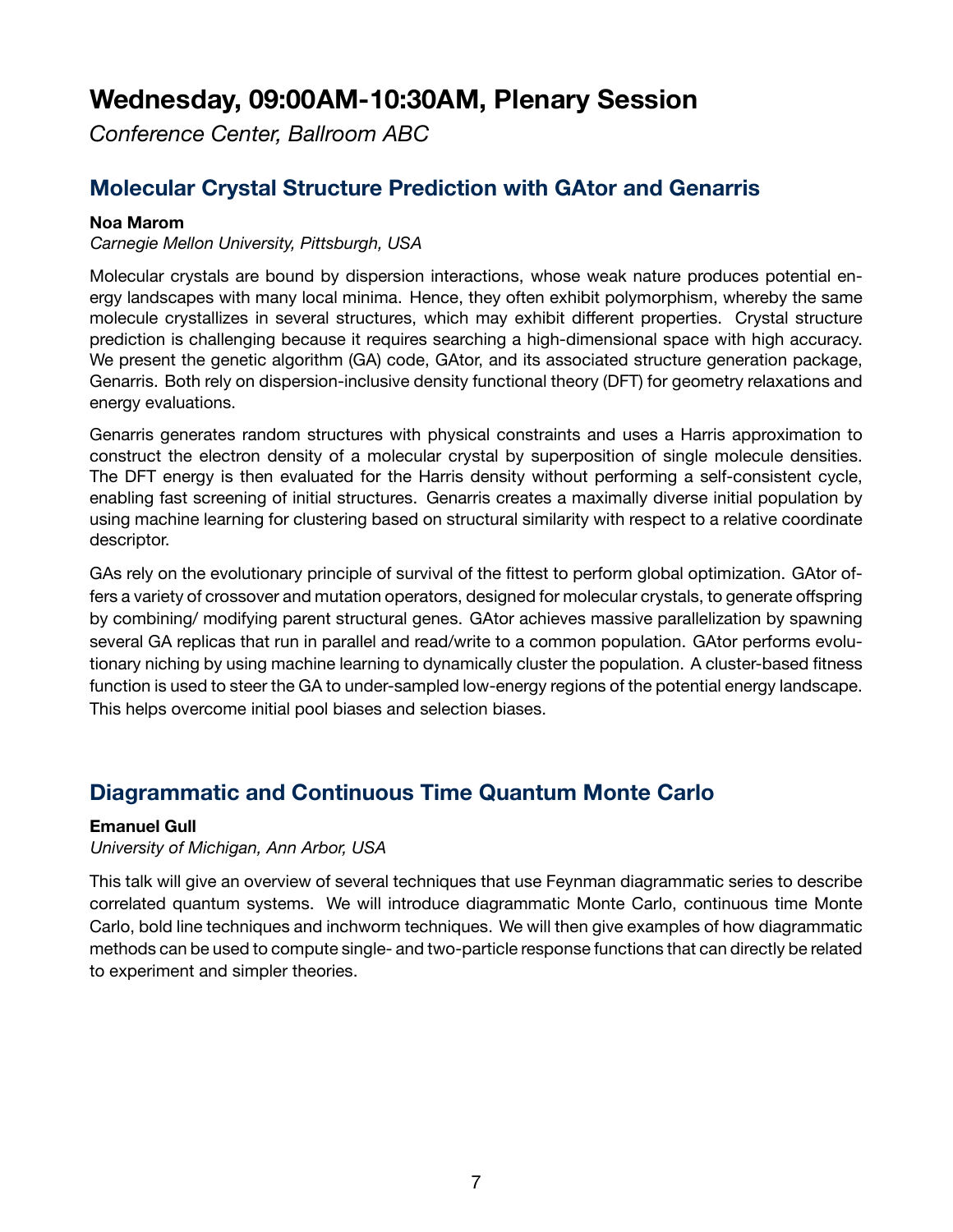## <span id="page-7-0"></span>**Wednesday, 11:00AM-12:30PM, Plenary Session**

*Conference Center, Ballroom ABC*

### <span id="page-7-1"></span>**First principles calculations for materials with strong electronic Coulomb correlations – where do we stand?**

#### **Silke Biermann**

*Centre de Physique Theorique Ecole Polytechnique, France*

Assessing excited states properties of materials with strong electronic Coulomb correlations is a challenge to computational solid state physics. Dynamical mean field techniques, in conjunction with electronic structure methods, have led to tremendous progress over the last years.

We will illustrate the current state of the art by discussing spectral properties of 3d, 4d, and 5d transition metal compounds, which are compared to experimental photoemission data.

We conclude with an outlook on current construction sites in the field and recent progress on the development of parameter-free interfaces of electronic structure and many-body theory, within the quest of quantitatively accurate predictive schemes.

[1] Martins, et al., Phys. Rev. Mat. Rapid, 2018.

### **Developments in Quasi-Lagrangian Moving-Mesh and Mesh-Free Methods: Applications to Fluid Dynamics, Cosmology, Plasmas, Collisionless and Elastic Dynamics**

#### **Philip Hopkins**

*California Institute of Technology, Pasadena, USA*

I will review developments (primarily coming from astrophysics) of novel mesh-free and moving-mesh algorithms which combine historical advantages of smoothed-particle hydrodynamic methods with the accuracy, convergence and superior shock-capturing advantages of higher-order finite-volume methods. These methods have been widely applied to simulate highly-compressible fluid dynamics and magneto-hydrodynamics, self-gravitating collapse and cosmology, kinetic effects in diffuse plasmas, elasto-dynamics and solid-body material collisions, relativistic dynamics, and more. I'll discuss generalizations to follow collisionless or weakly-collisional systems in high-dimensional phase space at tractable computational cost, relevant for radiation-hydrodynamics and collisionless self-gravitating systems (e.g. dark matter in cosmological simulations), and show some examples of how these methods have enabled dramatic resolution improvements in astrophysical simulations.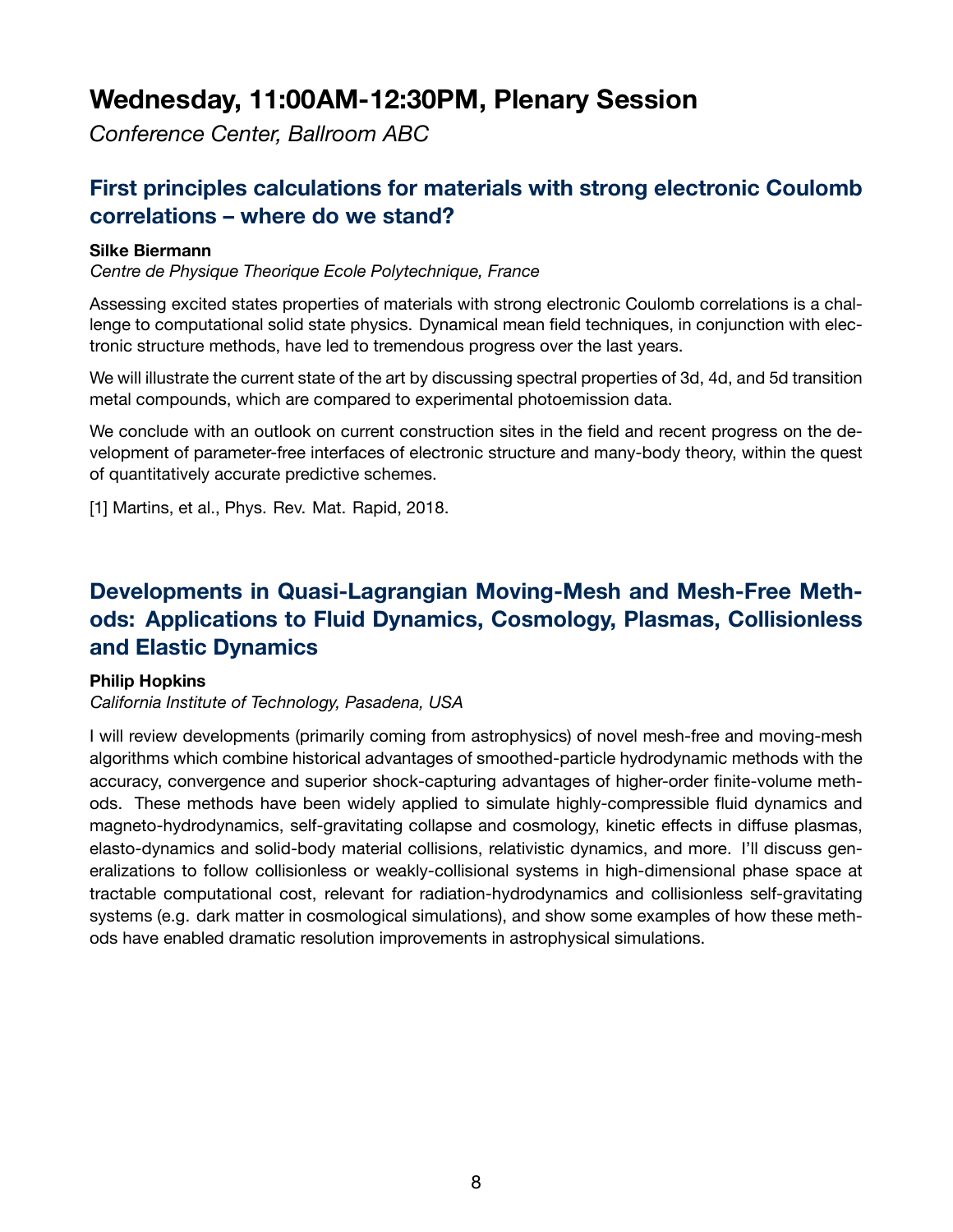## <span id="page-8-0"></span>**Thursday, 09:00AM-10:30AM, Plenary Session**

*Conference Center, Ballroom ABC*

### <span id="page-8-1"></span>**Building quantum control solutions using filter functions as an efficient computational tool**

#### **Michael Biercuk**

*The University of Sydney, Sydney, Australia. Q-CTRL, Sydney, Australia*

The development of quantum computing relies on computational tools for the simulation of fundamental devices and circuits. However, even at the level of single quantum bits, or qubits, computational techniques rapidly become unwieldy when considering the task of modelling quantum information subjected to realistic laboratory environments. Here, the presence of ambient time-varying Non-Markovian noise both complicates mathematical assumptions underlying many quantum information protocols, and induces degradation of quantum information. This noise-induced degradation, known as decoherence, represents the most significant challenge in the field and requires dramatic advances in error suppression for quantum computing to come to reality.

In this talk we provide an overview of the field of quantum control and the tools we have built to enable scientists and engineers to deploy efficient and effective decoherence-mitigation techniques at the physical hardware layer. We introduce the concept of the filter function, a simple computational tool to characterize arbitrary quantum operations performed on single or multi-qubit devices. We perform experiments with trapped ions to validate the predictive power of the filter functions and demonstrate how they can enable quantum control solutions for both noise characterization and noise suppression in quantum hardware. These concepts form the fundamental tools at the heart of our venture-backed quantum technology startup Q-CTRL.

### **Using Artificial Intelligence to Discover New Materials**

#### **Chris Wolverton**

*Northwestern University, EVANSTON, USA*

Rational, data-driven materials discovery has the potential to make research and development efforts far faster and cheaper. In such a paradigm, computer models trained to find patterns in massive chemical datasets would rapidly scan compositions and systematically identify attractive candidates. Here, we present several examples of our work on developing machine learning (ML) and deep learning methods capable of creating predictive models using a diverse range of materials data. As input training data, we demonstrate ML on both large computational datasets of DFT calculations, as implemented in the Open Quantum Materials Database (oqmd.org), and also experimental databases of materials properties. We construct ML models using a large and chemically diverse list of attributes, which we demonstrate can be used as an effective tool to automatically learn intuitive design rules, predict diverse properties of crystalline and amorphous materials, such as formation energy, specific volume, band gap energy, and glass-forming ability, and accelerate combinatorial searches.